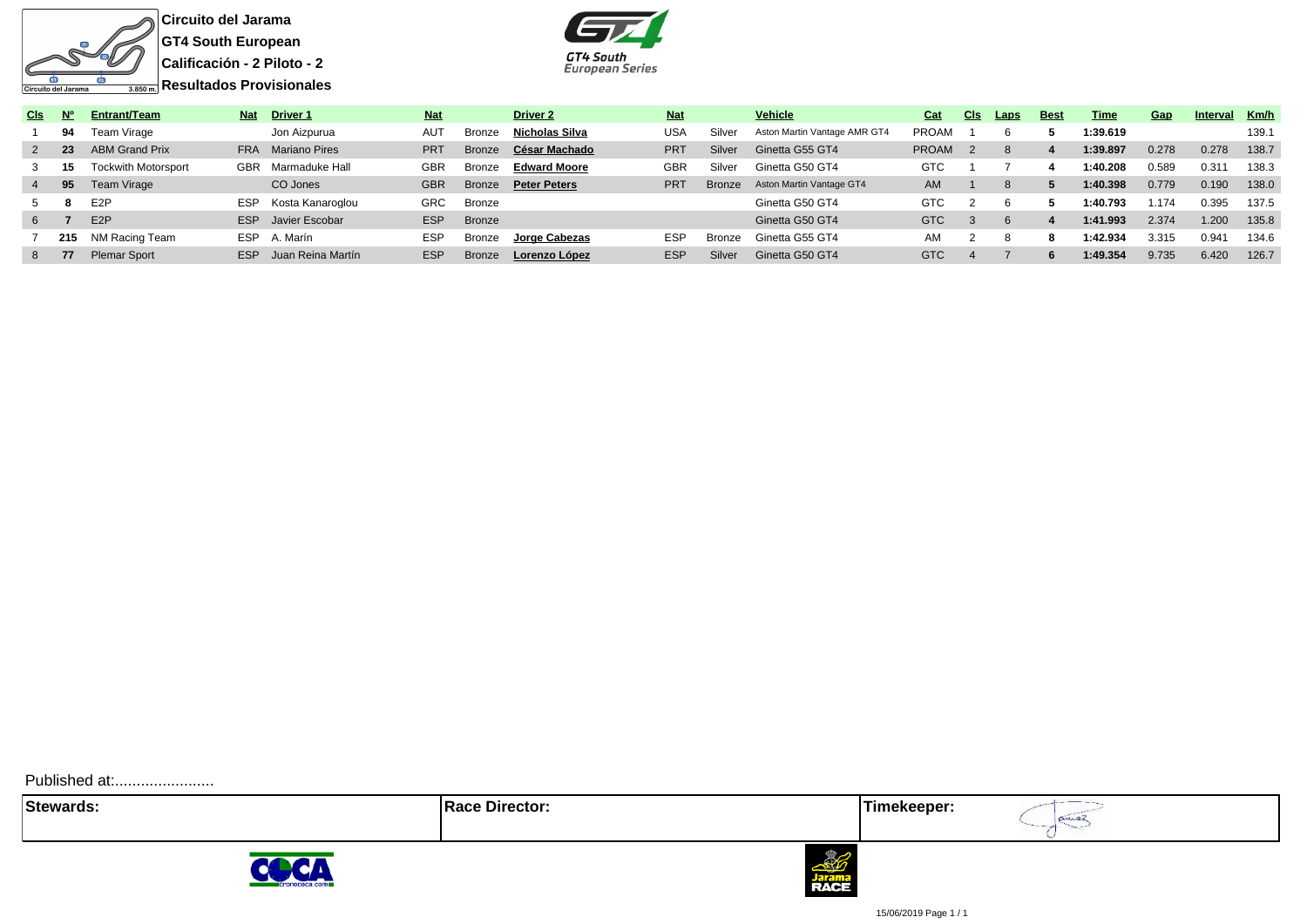



**Resultados Provisionales por categoria**

| <b>CIs</b>     | $N^{\circ}$ | <b>Entrant/Team</b>        | <b>Nat</b> | <b>Driver 1</b>      | <b>Nat</b> |               | <b>Driver 2</b>     | <b>Nat</b>      |               | Vehicle                      | Cat          | <u>CIs</u> | <b>Laps</b> | <b>Best</b> | Time     | Gap   | <b>Interval</b> | Km/h  |
|----------------|-------------|----------------------------|------------|----------------------|------------|---------------|---------------------|-----------------|---------------|------------------------------|--------------|------------|-------------|-------------|----------|-------|-----------------|-------|
|                |             | <b>GTC</b>                 |            |                      |            |               |                     |                 |               |                              |              |            |             |             |          |       |                 |       |
|                | 15          | <b>Tockwith Motorsport</b> | <b>GBR</b> | Marmaduke Hall       | <b>GBR</b> | Bronze        | <b>Edward Moore</b> | <b>GBR</b>      | Silver        | Ginetta G50 GT4              | <b>GTC</b>   |            |             |             | 1:40.208 |       |                 | 138.3 |
| $\mathbf{2}$   | -8          | E <sub>2</sub> P           | ESP        | Kosta Kanaroglou     | <b>GRC</b> | <b>Bronze</b> |                     |                 |               | Ginetta G50 GT4              | <b>GTC</b>   |            |             | 5           | 1:40.793 | 0.585 | 0.585           | 137.5 |
| 3              |             | E <sub>2</sub> P           | <b>ESP</b> | Javier Escobar       | <b>ESP</b> | <b>Bronze</b> |                     |                 |               | Ginetta G50 GT4              | <b>GTC</b>   | 3          |             |             | 1:41.993 | 1.785 | 1.200           | 135.8 |
| $\overline{4}$ | 77          | <b>Plemar Sport</b>        | <b>ESP</b> | Juan Reina Martín    | <b>ESP</b> | <b>Bronze</b> | Lorenzo López       | <b>ESP</b>      | Silver        | Ginetta G50 GT4              | <b>GTC</b>   |            |             | 6.          | 1:49.354 | 9.146 | 7.361           | 126.7 |
|                |             | <b>PROAM</b>               |            |                      |            |               |                     |                 |               |                              |              |            |             |             |          |       |                 |       |
|                | 94          | Team Virage                |            | Jon Aizpurua         | AUT        | Bronze        | Nicholas Silva      | <b>USA</b>      | Silver        | Aston Martin Vantage AMR GT4 | <b>PROAM</b> |            |             |             | 1:39.619 |       |                 | 139.1 |
| 2              | 23          | <b>ABM Grand Prix</b>      | <b>FRA</b> | <b>Mariano Pires</b> | <b>PRT</b> | <b>Bronze</b> | César Machado       | <b>PRT</b>      | Silver        | Ginetta G55 GT4              | <b>PROAM</b> |            |             |             | 1:39.897 | 0.278 | 0.278           | 138.7 |
|                |             | <b>AM</b>                  |            |                      |            |               |                     |                 |               |                              |              |            |             |             |          |       |                 |       |
|                | 95          | Team Virage                |            | CO Jones             | <b>GBR</b> | Bronze        | <b>Peter Peters</b> | PR <sub>1</sub> | Bronze        | Aston Martin Vantage GT4     | AM           |            |             | Ð.          | 1:40.398 |       |                 | 138.0 |
|                | 215         | NM Racing Team             | <b>ESP</b> | A. Marín             | <b>ESP</b> | <b>Bronze</b> | Jorge Cabezas       | <b>ESP</b>      | <b>Bronze</b> | Ginetta G55 GT4              | <b>AM</b>    |            | 8           | 8           | 1:42.934 | 2.536 | 2.536           | 134.6 |

Published at:........................

**Stewards:** Timekeeper:





15/06/2019 Page 1 / 1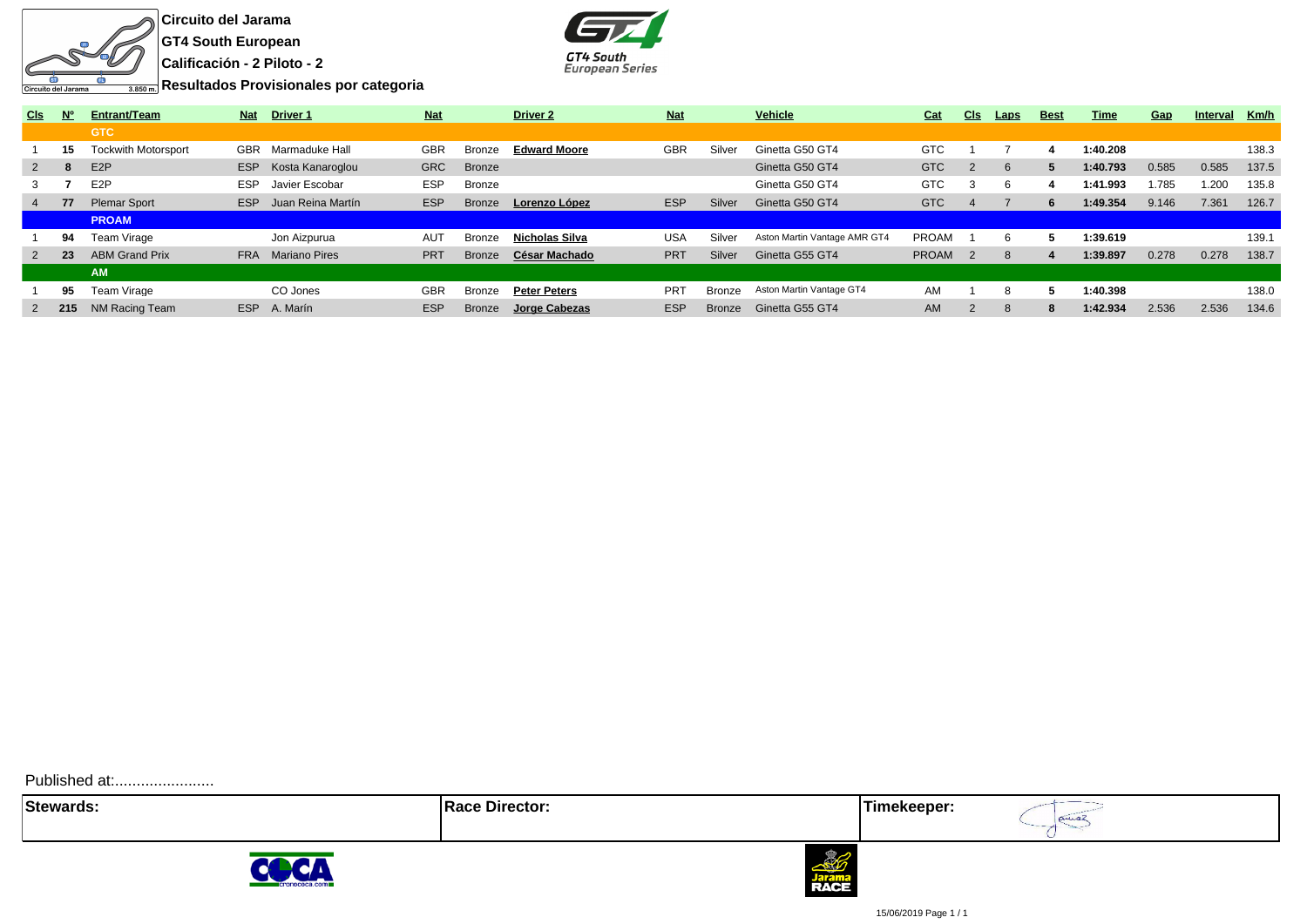

**Circuito del Jarama GT4 South European Calificación - 2 Piloto - 2 Tiempos Por Vuelta**



| 7                       |                             | 1 Javier Escobar    |                          |                    |        | Ginetta G50 GT4 94                         |                |                   | 1 Jon Aizpurua   |                          |          |        | Aston Martin Vantage AMR GT4        |
|-------------------------|-----------------------------|---------------------|--------------------------|--------------------|--------|--------------------------------------------|----------------|-------------------|------------------|--------------------------|----------|--------|-------------------------------------|
|                         | <b>GTC</b>                  | 2                   |                          |                    |        | E <sub>2</sub> P                           |                | <b>PROAM</b>      | 2 Nicholas Silva |                          |          |        | Team Virage                         |
| Lap D                   | <b>Time</b>                 | Sector 1            | Sector 2                 | Sector 3           | T. Spd | <b>Elapsed</b>                             | Lap D          | <b>Time</b>       | Sector 1         | Sector 2                 | Sector 3 | T. Spd | <b>Elapsed</b>                      |
| 1                       | 17:52:48.762                | 17:51:44.704        | 34.762                   | 29.296             |        | 109.3 17:52:48.762                         |                | 1 2 17:57:40.974  | 17:56:38.614     | 33.530                   | 28.830   |        | 108.9 17:57:40.974                  |
| $\overline{2}$          | 1:43.964                    | 40.641              | 34.627                   | 28.696             |        | 218.1 17:54:32.726                         | 2 <sub>2</sub> | 1:40.643          | 39.406           | 32.925                   | 28.312   |        | 229.7 17:59:21.617                  |
| 3                       | 1:42.727                    | 39.535              | 34.484                   | 28.708             |        | 220.4 17:56:15.453                         | 3 2            | 1:40.246          |                  | 2:13.223                 | 28.260   |        | 232.7 18:01:01.863                  |
| 4                       | 1:41.993                    | 39.385              | 33.959                   | 28.649             |        | 219.9 17:57:57.446                         | 4 2            | 1:39.772          | 38.618           | 32.888                   | 28.266   |        | 232.2 18:02:41.635                  |
| 5                       | 1:42.011                    | 39.176              | 33.843                   | 28.992             |        | 220.4 17:59:39.457                         | 52             | 1:39.619          |                  | 2:12.370                 | 28.403   |        | 232.2 18:04:21.254                  |
| 6                       | 2:14.065 P                  | 44.664              | 43.226                   | 46.175             |        | 204.1 18:01:53.522                         | 6 2            | 1:40.516          |                  | 3:52.839                 | 28.450   |        | 232.2 18:06:01.770                  |
| 8                       |                             | 1 Kosta Kanaroglou  |                          |                    |        | Ginetta G50 GT4                            | 72             |                   |                  | 5:41.052                 |          | 202.2  |                                     |
|                         |                             |                     |                          |                    |        |                                            | $E2P$ 95       |                   | 1 CO Jones       |                          |          |        | Aston Martin Vantage GT4            |
|                         | <b>GTC</b>                  | 2                   |                          |                    |        |                                            |                |                   |                  |                          |          |        |                                     |
| Lap D<br>1              | <b>Time</b><br>17:51:47.431 | Sector 1            | Sector 2<br>17:51:18.839 | Sector 3<br>28.592 | T. Spd | <b>Elapsed</b><br>108.0 17:51:47.431 Lap D |                | AM<br><b>Time</b> | 2 Peter Peters   |                          | Sector 3 | T. Spd | Team Virage                         |
| $\overline{2}$          | 1:41.338                    |                     | 17:53:00.380             | 28.389             |        | 216.4 17:53:28.769                         |                | 1 2 17:53:15.307  | Sector 1         | Sector 2<br>17:52:46.095 | 29.212   |        | <b>Elapsed</b><br>97.8 17:53:15.307 |
| 3                       | 1:41.493                    |                     | 17:54:41.936             | 28.326             |        | 219.5 17:55:10.262                         | 2 <sub>2</sub> | 1:41.524          | 39.440           | 33.569                   | 28.515   |        | 227.8 17:54:56.831                  |
| $\overline{\mathbf{4}}$ | 1:40.958                    |                     | 17:56:22.870             | 28.350             |        | 218.6 17:56:51.220                         | 3 <sub>2</sub> | 1:40.979          |                  | 2:14.610                 | 28.453   |        | 231.2 17:56:37.810                  |
| 5                       | 1:40.793                    |                     | 17:58:03.467             | 28.546             |        | 220.4 17:58:32.013                         | 4 2            | 1:40.796          | 38.769           | 33.620                   | 28.407   |        | 233.7 17:58:18.606                  |
| 6                       | 2:10.236 P                  | 43.630              | 42.152                   | 44.454             |        | 215.1 18:00:42.249                         | 52             | 1:40.398          |                  | 2:14.132                 | 28.293   |        | 232.7 17:59:59.004                  |
|                         |                             |                     |                          |                    |        |                                            | 6 2            | 1:41.622          |                  | 3:55.530                 | 28.517   |        | 234.2 18:01:40.626                  |
| 15                      |                             | 1 Marmaduke Hall    |                          |                    |        | Ginetta G50 GT4                            | 7 <sub>2</sub> | 1:41.480          | 38.844           | 34.019                   | 28.617   |        | 233.2 18:03:22.106                  |
|                         | <b>GTC</b>                  | 2 Edward Moore      |                          |                    |        | <b>Tockwith Motorsport</b>                 | 8 2            | 1:40.492          | 38.637           | 33.406                   | 28.449   |        | 231.7 18:05:02.598                  |
| Lap D                   | <b>Time</b>                 | Sector 1            | Sector 2                 | Sector 3           | T. Spd | <b>Elapsed</b>                             | 92             |                   |                  | 2:32.169                 |          | 209.3  |                                     |
|                         | 1 2 17:52:46.403            | 17:51:40.516        | 36.304                   | 29.583             |        | 110.9 17:52:46.403                         |                |                   |                  |                          |          |        |                                     |
| 2 <sub>2</sub>          | 1:41.767                    | 39.547              | 33.731                   | 28.489             |        | 226.4 17:54:28.170                         | 215            |                   | 1 A. Marín       |                          |          |        | Ginetta G55 GT4                     |
| 3 2                     | 1:40.926                    | 39.209              | 33.425                   | 28.292             |        | 233.7 17:56:09.096                         |                | AM                | 2 Jorge Cabezas  |                          |          |        | NM Racing Team                      |
| 4 2                     | 1:40.208                    | 38.666              | 33.347                   | 28.195             |        | 233.7 17:57:49.304 Lap D                   |                | <b>Time</b>       | Sector 1         | Sector 2                 | Sector 3 | T. Spd | <b>Elapsed</b>                      |
| 52                      | 1:40.289                    | 38.839              | 33.189                   | 28.261             |        | 236.8 17:59:29.593                         |                | 1 2 17:52:40.468  |                  | 17:52:08.798             | 31.670   |        | 97.7 17:52:40.468                   |
| 6 2                     | 1:48.415 P                  | 39.354              | 33.898                   | 35.163             |        | 234.2 18:01:18.008                         | 2 <sub>2</sub> | 1:49.342          | 41.754           | 36.145                   | 31.443   |        | 213.4 17:54:29.810                  |
| 72                      | 2:44.034                    | 1:40.625            | 34.497                   | 28.912             |        | 111.2 18:04:02.042                         | 3 <sub>2</sub> | 1:46.848          | 40.763           | 35.499                   | 30.586   |        | 219.0 17:56:16.658                  |
| 23                      |                             | 1 Mariano Pires     |                          |                    |        | Ginetta G55 GT4                            | 4 2            | 1:44.095          |                  | 2:20.615                 | 29.565   |        | 220.8 17:58:00.753                  |
|                         | <b>PROAM</b>                | 2 César Machado     |                          |                    |        | <b>ABM Grand Prix</b>                      | 5 2            | 1:55.369          |                  | 4:15.400                 | 30.149   |        | 220.8 17:59:56.122                  |
| Lap D                   | <b>Time</b>                 | Sector 1            | Sector 2                 | Sector 3           | T. Spd | <b>Elapsed</b>                             | 6 2            | 1:48.345          | 43.044           | 35.125                   | 30.176   |        | 220.4 18:01:44.467                  |
|                         | 1 2 17:53:09.250            |                     | 17:52:38.859             | 30.391             |        | 75.8 17:53:09.250                          | 72             | 1:43.957          |                  | 2:20.109                 | 29.149   |        | 218.6 18:03:28.424                  |
| 2 <sub>2</sub>          | 1:40.256                    | 38.881              | 33.189                   | 28.186             |        | 217.7 17:54:49.506                         | 8 2            | 1:42.934          | 39.614           | 34.294                   | 29.026   |        | 220.4 18:05:11.358                  |
| 3 2                     | 1:41.182                    |                     | 2:13.725                 | 28.832             |        | 222.2 17:56:30.688                         | 9 2            |                   | 48.599           | 46.853                   |          | 184.9  |                                     |
| 4 2                     | 1:39.897                    |                     | 3:54.254                 | 28.200             |        | 221.3 17:58:10.585                         |                |                   |                  |                          |          |        |                                     |
| 52                      | 1:40.045                    | 38.576              | 33.310                   |                    |        | 28.159 222.6 17:59:50.630                  |                |                   |                  |                          |          |        |                                     |
| 6 2                     | 1:44.713                    |                     | 2:15.836                 |                    |        | 30.346 222.6 18:01:35.343                  |                |                   |                  |                          |          |        |                                     |
| 7 2                     | 1:57.849                    |                     | 4:13.612                 |                    |        | 30.419 219.9 18:03:33.192                  |                |                   |                  |                          |          |        |                                     |
| 8 2                     | 1:40.403                    |                     | 5:56.058                 |                    |        | 28.376 221.7 18:05:13.595                  |                |                   |                  |                          |          |        |                                     |
| 9 2                     |                             |                     | 8:02.932                 |                    | 158.8  |                                            |                |                   |                  |                          |          |        |                                     |
| 77                      |                             | 1 Juan Reina Martín |                          |                    |        | Ginetta G50 GT4                            |                |                   |                  |                          |          |        |                                     |
|                         | <b>GTC</b>                  | 2 Lorenzo López     |                          |                    |        | <b>Plemar Sport</b>                        |                |                   |                  |                          |          |        |                                     |

|       |                | GTC              | 2 Lorenzo López |              |          |        | Plemar Sport       |
|-------|----------------|------------------|-----------------|--------------|----------|--------|--------------------|
| Lap D |                | <b>Time</b>      | Sector 1        | Sector 2     | Sector 3 | T. Spd | <b>Elapsed</b>     |
|       |                | 1 2 17:52:45.602 |                 | 17:52:12.928 | 32.674   |        | 96.0 17:52:45.602  |
|       | 2 <sub>2</sub> | 1:56.564         |                 | 17:54:10.329 | 31.837   |        | 189.4 17:54:42.166 |
|       | 3 <sub>2</sub> | 1:51.504         |                 | 17:56:01.527 | 32.143   |        | 202.2 17:56:33.670 |
|       | 4 <sub>2</sub> | 1:50.788         |                 | 17:57:53.189 | 31.269   |        | 204.9 17:58:24.458 |
|       | 5 2            | 1:49.403         |                 | 17:59:42.741 | 31.120   |        | 204.9 18:00:13.861 |
|       | 6 2            | 1:49.354         |                 | 18:01:32.263 | 30.952   |        | 206.5 18:02:03.215 |
|       | 72             | 2:21.028 P       |                 | 18:03:29.637 | 54.606   |        | 192.5 18:04:24.243 |
|       |                |                  |                 |              |          |        |                    |



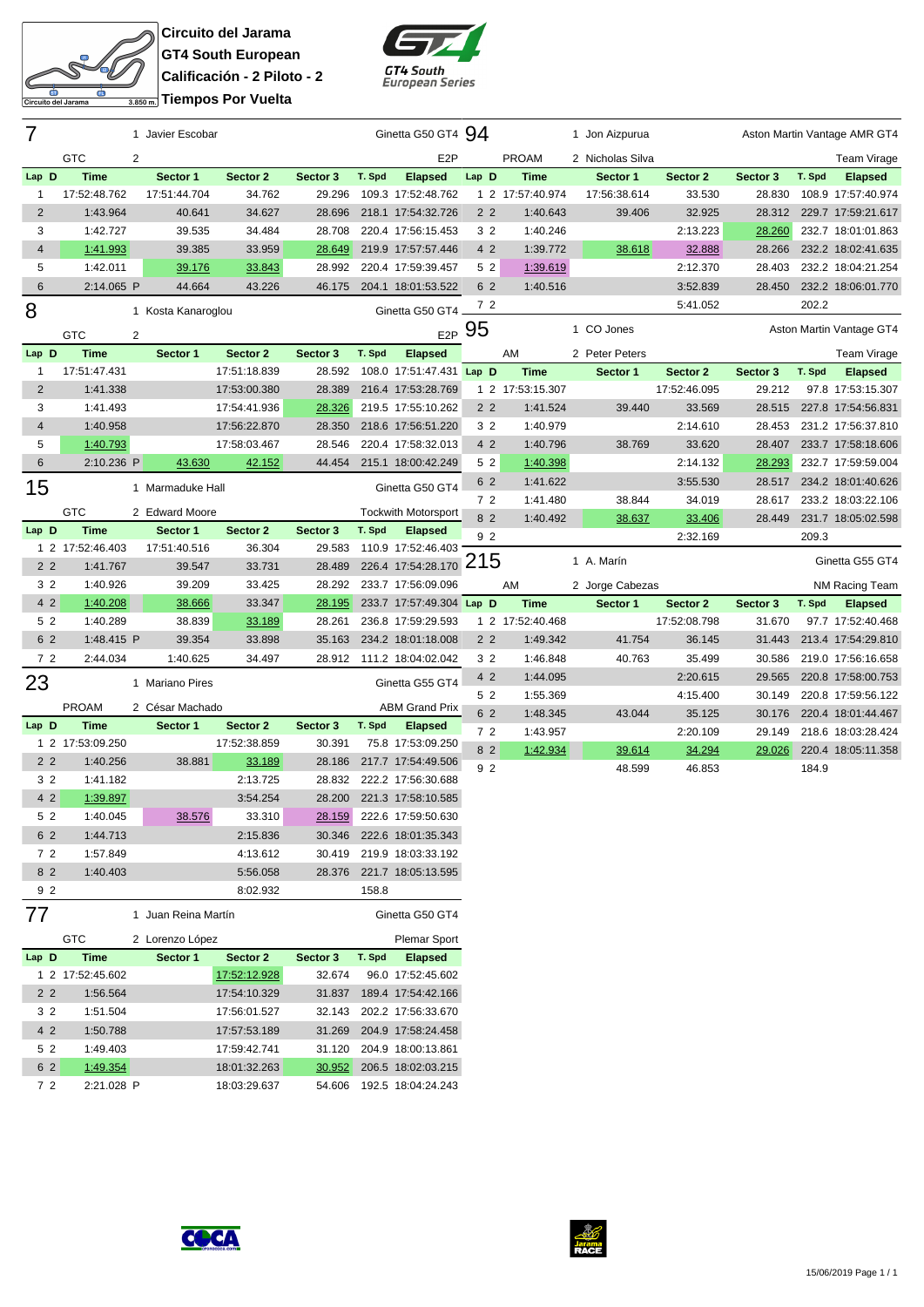



|             |           | Sector - 1          |          |             | Sector - 2          |          |             | Sector - 3          |             |                |             | Ideal Lap vs Best Lap |                                |                          |
|-------------|-----------|---------------------|----------|-------------|---------------------|----------|-------------|---------------------|-------------|----------------|-------------|-----------------------|--------------------------------|--------------------------|
| <b>Clas</b> | <b>N°</b> | <b>Driver</b>       | Time     | $N^{\circ}$ | <b>Driver</b>       | Time     | $N^{\circ}$ | <b>Driver</b>       | <b>Time</b> | <b>Clas</b>    | $N^{\circ}$ | <b>Driver</b>         | <b>Ideal Lap Best Lap Clas</b> |                          |
|             | 23        | César Machado       | 38.576   | 94          | Nicholas Silva      | 32.888   | 23          | César Machado       | 28.159      |                | 94          | Nicholas Silva        | 1:39.766 1:39.619              |                          |
|             | 94        | Nicholas Silva      | 38.618   | 23          | César Machado       | 33.189   | 15          | <b>Edward Moore</b> | 28.195      | $\overline{2}$ | 23          | César Machado         | 1:39.924 1:39.897              | $\overline{\phantom{a}}$ |
|             | 95        | Peter Peters        | 38.637   | 15          | <b>Edward Moore</b> | 33.189   | 94          | Nicholas Silva      | 28.260      | 3              | 15          | <b>Edward Moore</b>   | 1:40.050 1:40.208              |                          |
|             | 15        | <b>Edward Moore</b> | 38.666   | 95          | Peter Peters        | 33.406   | 95          | Peter Peters        | 28.293      | 4              | 95          | <b>Peter Peters</b>   | 1:40.336 1:40.398              |                          |
| 5.          |           | Javier Escobar      | 39.176   |             | Javier Escobar      | 33.843   | 8           | Kosta Kanaroglou    | 28.326      | 5              |             | Javier Escobar        | 1:41.668 1:41.993              | - 6                      |
| 6           | 215       | Jorge Cabezas       | 39.614   | 215         | Jorge Cabezas       | 34.294   |             | Javier Escobar      | 28.649      | 6              | 215         | Jorge Cabezas         | 1:42.934 1:42.934              |                          |
|             | 8         | Kosta Kanaroglou    | 43.630   | 8           | Kosta Kanaroglou    | 42.152   | 215         | Jorge Cabezas       | 29.026      |                | 8           | Kosta Kanaroglou      | 1:54.108 1:40.793              |                          |
| 8.          | 77        | Lorenzo López       | Transpon | 77          | Lorenzo López       | Transpon | 77          | Lorenzo López       | 30.952      | 8              | 77          | Lorenzo López         | Transpon 1:49.354              | - 8                      |
|             |           |                     |          |             |                     |          |             |                     |             |                |             |                       |                                |                          |



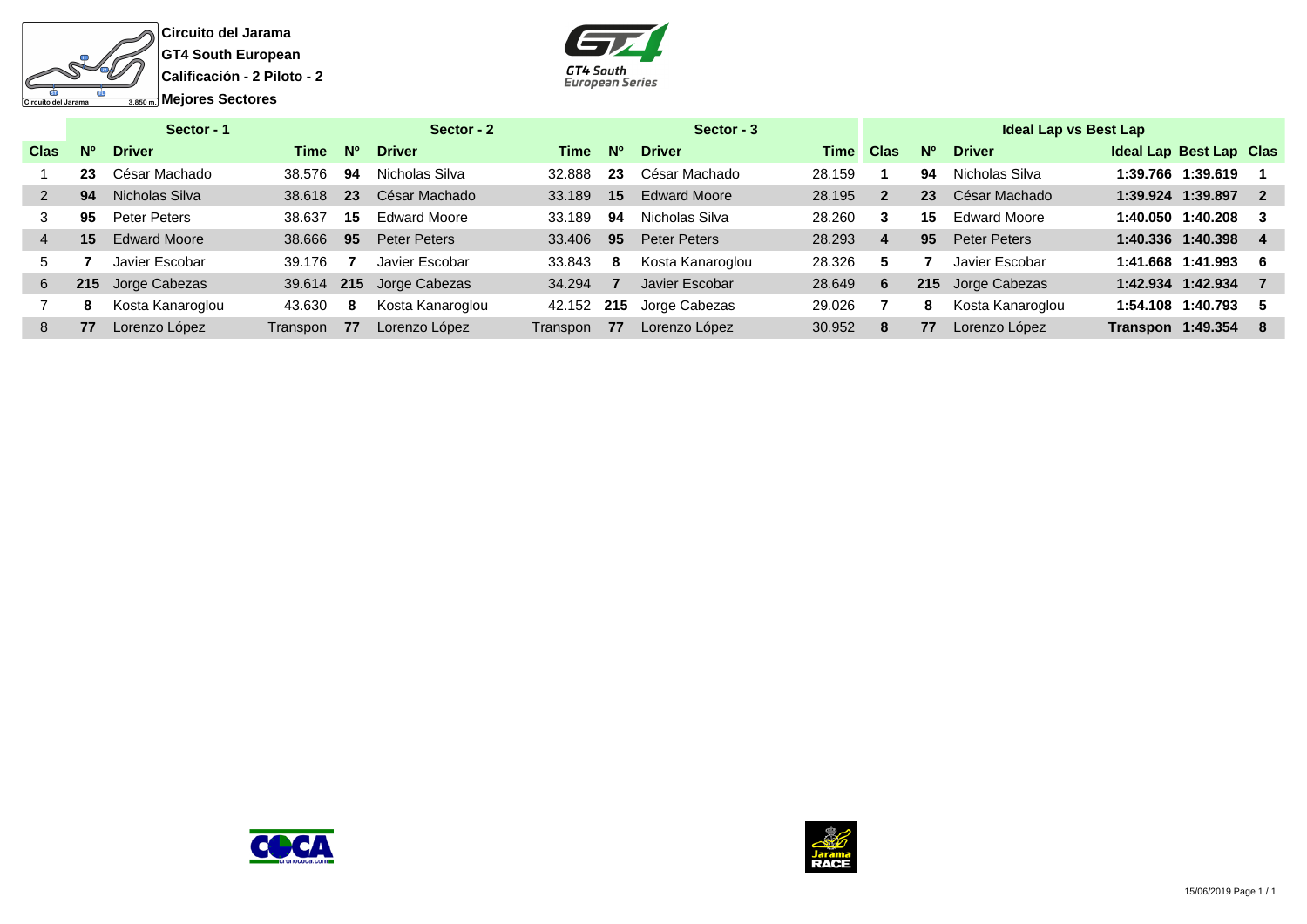



|     |                          |                       |            |               |                         |            |        |                                 |              |     | Best 1         |                | Best 2     |              | Best 3       |     | Best 4                |     | Best 5       |  |
|-----|--------------------------|-----------------------|------------|---------------|-------------------------|------------|--------|---------------------------------|--------------|-----|----------------|----------------|------------|--------------|--------------|-----|-----------------------|-----|--------------|--|
|     | CI Nº Entrant/Team       | Nat Driver 1          | <b>Nat</b> |               | <b>Driver 2</b>         | <b>Nat</b> |        | Vehicle                         | Cat          | CI. | Time           | Lap            | Time       | Lap          | Time         | Lap | Time                  | Lap | Time Lap     |  |
|     | 94 Team Virage           | Jon Aizpurua          | AUT        |               | Bronze Nicholas Silva   | USA        | Silver | Aston Martin Vantage AMR        | PROAM        |     | $1:39.619 - 5$ |                | 1:39.772   |              | $1:40.246$ 3 |     | 1:40.516              | - 6 | $1:40.643$ 2 |  |
|     | 2 23 ABM Grand Prix      | FRA Mariano Pires     | <b>PRT</b> |               | Bronze César Machado    | <b>PRT</b> | Silver | Ginetta G55 GT4                 | <b>PROAM</b> |     | :39.897        |                | 1:40.045 5 |              |              |     | 1:40.256 2 1:40.403 8 |     | $1:41.182$ 3 |  |
|     | 3 15 Tockwith Motorsport | GBR Marmaduke Hall    | GBR        |               | Bronze Edward Moore     | <b>GBR</b> | Silver | Ginetta G50 GT4                 | <b>GTC</b>   |     | 1:40.208       |                | 1:40.289   | $\mathbf{b}$ | 1:40.926     | - 3 | 1:41.767              |     | 1:48.415 6   |  |
|     | 4 95 Team Virage         | CO Jones              |            |               | GBR Bronze Peter Peters | <b>PRT</b> |        | Bronze Aston Martin Vantage GT4 | AM           |     | 1:40.398       |                | 1:40.492   | -8           | $1:40.796$ 4 |     | $1:40.979$ 3          |     | $1:41.480$ 7 |  |
|     | 5 8 E2P                  | ESP Kosta Kanaroglou  |            | GRC Bronze    |                         |            |        | Ginetta G50 GT4                 | GTC.         |     | l:40.793       | $\overline{a}$ | 1:40.958   | -4           | 1:41.338     |     | 2 1:41.493            |     | 2:10.236 6   |  |
| 6 7 | E <sub>2</sub> P         | ESP Javier Escobar    | <b>ESP</b> | <b>Bronze</b> |                         |            |        | Ginetta G50 GT4                 | <b>GTC</b>   |     | 1:41.993       |                | 1:42.011   | - 5          | 1:42.727     |     | 3 1:43.964 2          |     | $2:14.065$ 6 |  |
|     | 215 NM Racing Team       | ESP A. Marín          | <b>ESP</b> |               | Bronze Jorge Cabezas    | <b>ESP</b> |        | Bronze Ginetta G55 GT4          | AM           |     | $:42.934$ 8    |                | 1:43.957   |              | 1:44.095     |     | 1:46.848              |     | $1:48.345$ 6 |  |
|     | 8 77 Plemar Sport        | ESP Juan Reina Martín | <b>ESP</b> |               | Bronze Lorenzo López    | ESP.       | Silver | Ginetta G50 GT4                 | GTC          |     | l:49.354       |                | 1:49.403   | $5^{\circ}$  | 1:50.788     |     | 1:51.504              |     | $1:56.564$ 2 |  |



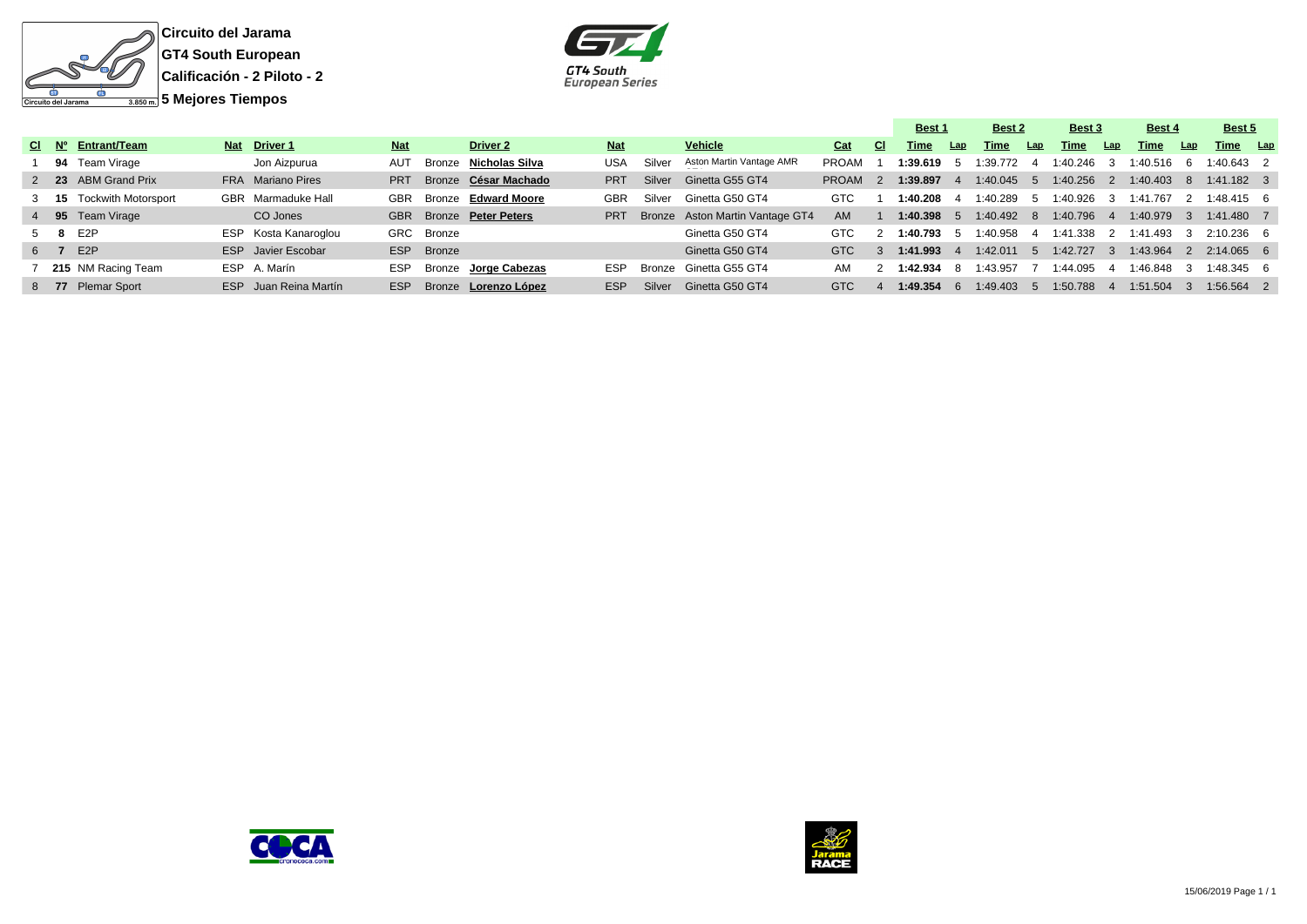



|  |                               |                           |            |            |                         |            |        |                                 |              |                | Top 1 |               | Top 2 |                | Top 3                               |              | Top 4 | Top 5        |    |       |
|--|-------------------------------|---------------------------|------------|------------|-------------------------|------------|--------|---------------------------------|--------------|----------------|-------|---------------|-------|----------------|-------------------------------------|--------------|-------|--------------|----|-------|
|  | CI Nº Entrant/Team            | Nat Driver 1              | <b>Nat</b> |            | <b>Driver 2</b>         | <b>Nat</b> |        | <b>Vehicle</b>                  | Cat          | -CI.           |       |               |       |                | Km/h Lap Km/h Lap Km/h Lap Km/h Lap |              |       | Km/h Lap Avg |    |       |
|  | <b>15</b> Tockwith Motorsport | GBR Marmaduke Hall        |            |            | GBR Bronze Edward Moore | <b>GBR</b> | Silver | Ginetta G50 GT4                 | GTC          |                | 236.8 |               | 235.8 | -8             | 234.2                               | h            | 233.7 | 233.7        |    | 234.8 |
|  | 2 95 Team Virage              | CO Jones                  |            |            | GBR Bronze Peter Peters | <b>PRT</b> |        | Bronze Aston Martin Vantage GT4 | AM.          |                | 234.2 | 6             | 233.7 | $\overline{4}$ | 233.2                               |              | 232.7 | 231.7        | -8 | 233.1 |
|  | 3 94 Team Virage              | Jon Aizpurua              | AUT        |            | Bronze Nicholas Silva   | USA        | Silver | Aston Martin Vantage AMR        | <b>PROAM</b> |                | 232.7 | 3             | 232.2 | 4              | 232.2                               | $\mathbf{h}$ | 232.2 | 229.7        |    | 231.8 |
|  | 4 23 ABM Grand Prix           | FRA Mariano Pires         | <b>PRT</b> |            | Bronze César Machado    | <b>PRT</b> | Silver | Ginetta G55 GT4                 | <b>PROAM</b> | $\overline{2}$ | 222.6 | .5            | 222.6 | 6              | 222.2                               | $\cdot$ 3    | 221.7 | 221.3        |    | 222.1 |
|  | 5 215 NM Racing Team          | ESP A. Marín              | <b>ESP</b> |            | Bronze Jorge Cabezas    | <b>ESP</b> |        | Bronze Ginetta G55 GT4          | AM           |                | 220.8 |               | 220.8 | $\mathbf{h}$   | 220.4                               | -6           | 220.4 | 219.0        |    | 220.3 |
|  | 6 7 E2P                       | <b>ESP</b> Javier Escobar | <b>ESP</b> | Bronze     |                         |            |        | Ginetta G50 GT4                 | GTC          | $\mathcal{P}$  | 220.4 | 3             | 220.4 | -5             | 219.9                               | $\mathbf{A}$ | 218.1 | 204.1        | 6  | 216.6 |
|  | 7 8 E2P                       | ESP Kosta Kanaroglou      |            | GRC Bronze |                         |            |        | Ginetta G50 GT4                 | <b>GTC</b>   |                | 220.4 | $\mathcal{P}$ | 219.5 | -3             | 218.6                               |              | 216.4 | 215.1        | 6  | 218.0 |
|  | 8 77 Plemar Sport             | ESP Juan Reina Martín     | <b>ESP</b> |            | Bronze Lorenzo López    | <b>ESP</b> | Silver | Ginetta G50 GT4                 | <b>GTC</b>   |                | 206.5 | -6            | 204.9 | $\overline{4}$ | 204.9                               | $\mathbf b$  | 202.2 | 192.5        |    | 202.2 |



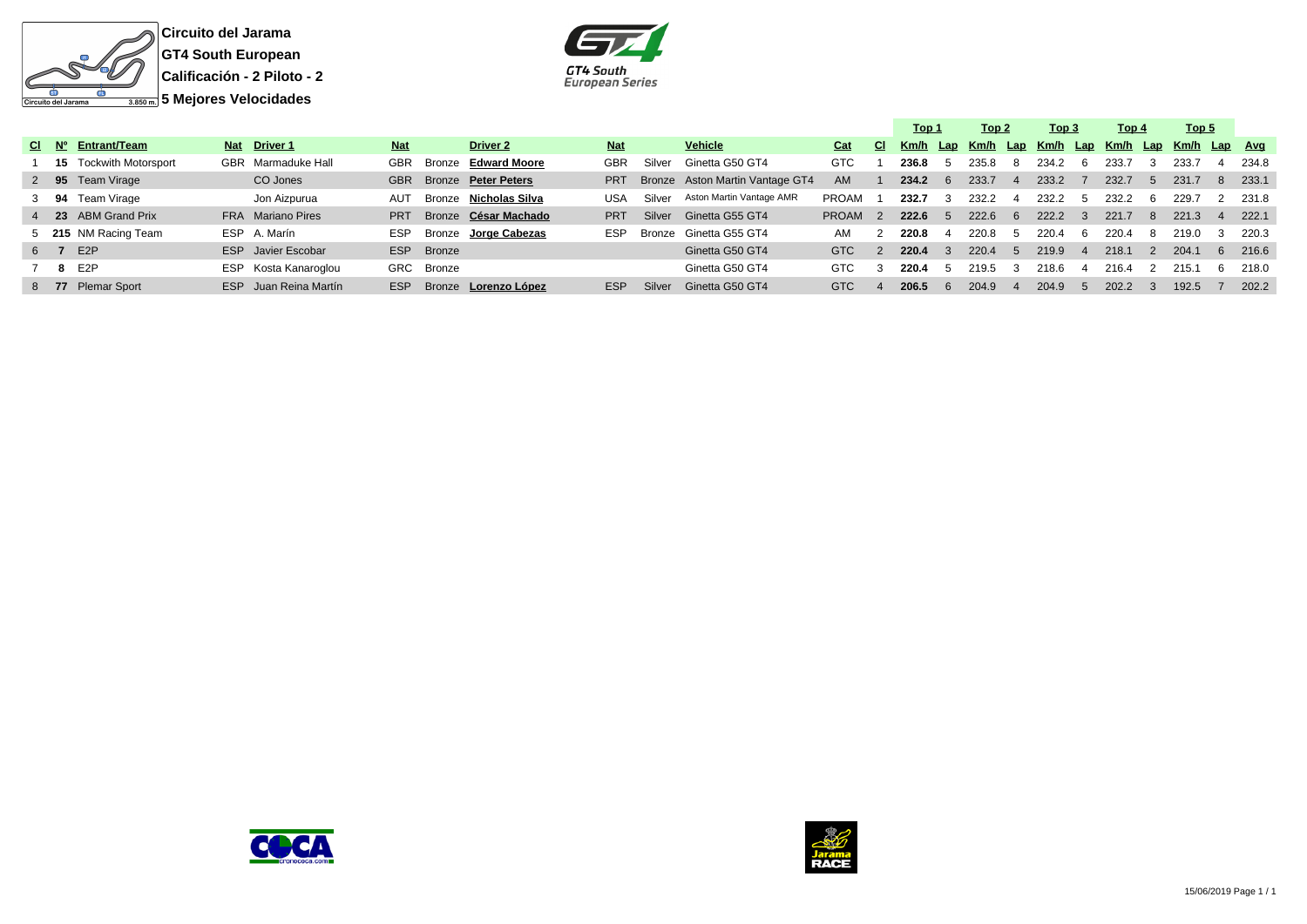

**Circuito del Jarama GT4 South European Calificación - 2 Piloto - 2 Secuencia Vueltas Rapidas**



|                |                              |                                           |    | Lap Time of Day Session Time Nº Entrant/Team    | Nat Driver 1              | <b>Nat</b> |            | <b>Driver 2</b>              | <b>Nat</b> |        | <b>Vehicle</b>                                | Cat          | <b>Time</b>    | Km/h  |
|----------------|------------------------------|-------------------------------------------|----|-------------------------------------------------|---------------------------|------------|------------|------------------------------|------------|--------|-----------------------------------------------|--------------|----------------|-------|
|                | 2  19:53:28.769  2:03:27.769 |                                           |    | 8 E2P                                           | ESP Kosta Kanaroglou      |            | GRC Bronze |                              |            |        | Ginetta G50 GT4                               | <b>GTC</b>   | 1:41.338       | 136.7 |
|                | 2  19:54:49.506  2:04:48.506 |                                           |    | 23 ABM Grand Prix                               | FRA Mariano Pires         | <b>PRT</b> |            | Bronze César Machado         | PRT        | Silver | Ginetta G55 GT4                               | <b>PROAM</b> | 1:40.256 138.2 |       |
| $\overline{4}$ |                              |                                           |    | 19:57:49.304 2:07:48.304 15 Tockwith Motorsport | <b>GBR</b> Marmaduke Hall |            |            | GBR Bronze Edward Moore      | GBR.       | Silver | Ginetta G50 GT4                               | <b>GTC</b>   | 1:40.208       | 138.3 |
|                |                              |                                           |    | 23 ABM Grand Prix                               | FRA Mariano Pires         | <b>PRT</b> |            | Bronze César Machado         | PRT        | Silver | Ginetta G55 GT4                               | PROAM        | 1:39.897       | 138.7 |
|                |                              | 4 20:02:41.635 2:12:40.635 94 Team Virage |    |                                                 | Jon Aizpurua              | <b>AUT</b> |            | Bronze <b>Nicholas Silva</b> | <b>USA</b> | Silver | Aston Martin Vantage AMR PROAM 1:39.772 138.9 |              |                |       |
|                |                              | 5 20:04:21.254 2:14:20.254                | 94 | Team Virage                                     | Jon Aizpurua              | AUT        |            | Bronze Nicholas Silva        | USA        | Silver | Aston Martin Vantage AMR PROAM 1:39.619 139.1 |              |                |       |



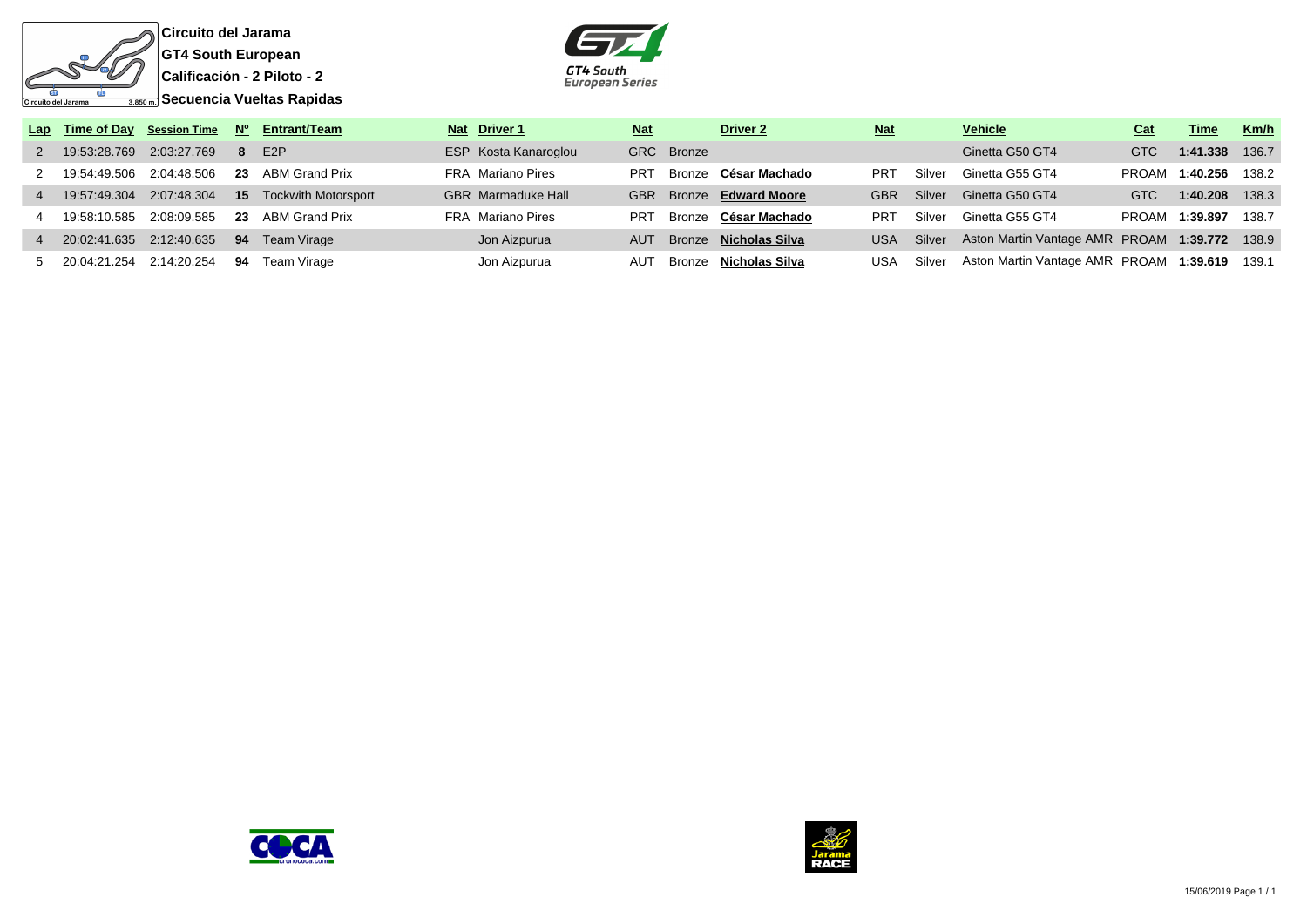



| Nº Entrant/Team               | Nat Driver 1                      | <b>Nat</b> |            | <b>Driver 2</b>            | <u>Nat</u> |        | <b>Vehicle</b>                                         | Cat       | Km/h Session                      |
|-------------------------------|-----------------------------------|------------|------------|----------------------------|------------|--------|--------------------------------------------------------|-----------|-----------------------------------|
| 88 Veloso Motorsport          | PRT Miquel Cristovão              | <b>PRT</b> | Bronze     | Francisco Abreu            | <b>PRT</b> | Silver | Mercedes-AMG GT4                                       |           | PROAM 240.5 Entreno Libre - 1     |
| <b>15</b> Tockwith Motorsport | <b>GBR</b> Marmaduke Hall         | <b>GBR</b> |            | Bronze Edward Moore        | <b>GBR</b> | Silver | Ginetta G50 GT4                                        | GTC       | 238.9 Entreno Libre - 1           |
| 94 Team Virage                | Jon Aizpurua                      | AUT        |            | Bronze Nicholas Silva      | <b>USA</b> | Silver | Aston Martin Vantage AMR PROAM 236.3 Entreno Libre - 2 |           |                                   |
| 95 Team Virage                | CO Jones                          | <b>GBR</b> |            | Bronze Peter Peters        | <b>PRT</b> |        | Bronze Aston Martin Vantage GT4                        | <b>AM</b> | 234.2 Calificación - 2 Piloto - 2 |
| 23 ABM Grand Prix             | <b>FRA</b> Mariano Pires          | PRT        |            | Bronze César Machado       | <b>PRT</b> | Silver | Ginetta G55 GT4                                        | PROAM     | <b>225.0 Entreno Libre - 1</b>    |
| 110 2TYM Racing               | <b>ESP</b> Miguel Fernandez Yuste | ESP        |            | Bronze José Martínez Bueno | ESP        |        | Bronze KTM X-Bow Super Light                           | Guest     | 225.0 Entreno Libre - 2           |
| 7 E2P                         | <b>ESP</b> Javier Escobar         | <b>ESP</b> | Bronze     |                            |            |        | Ginetta G50 GT4                                        | GTC       | 222.2 Entreno Libre - 1           |
| 8 E2P                         | ESP Kosta Kanaroglou              |            | GRC Bronze |                            |            |        | Ginetta G50 GT4                                        | GTC       | 221.3 Entreno Libre - 2           |
| 215 NM Racing Team            | ESP A. Marín                      | <b>ESP</b> |            | Bronze Jorge Cabezas       | <b>ESP</b> | Bronze | Ginetta G55 GT4                                        | AM        | 220.8 Calificación - 2 Piloto - 2 |
| 77 Plemar Sport               | ESP Juan Reina Martín             | <b>ESP</b> |            | Bronze Lorenzo López       | ESP        | Silver | Ginetta G50 GT4                                        | GTC       | 219.0 Calificación - 1 Piloto - 1 |